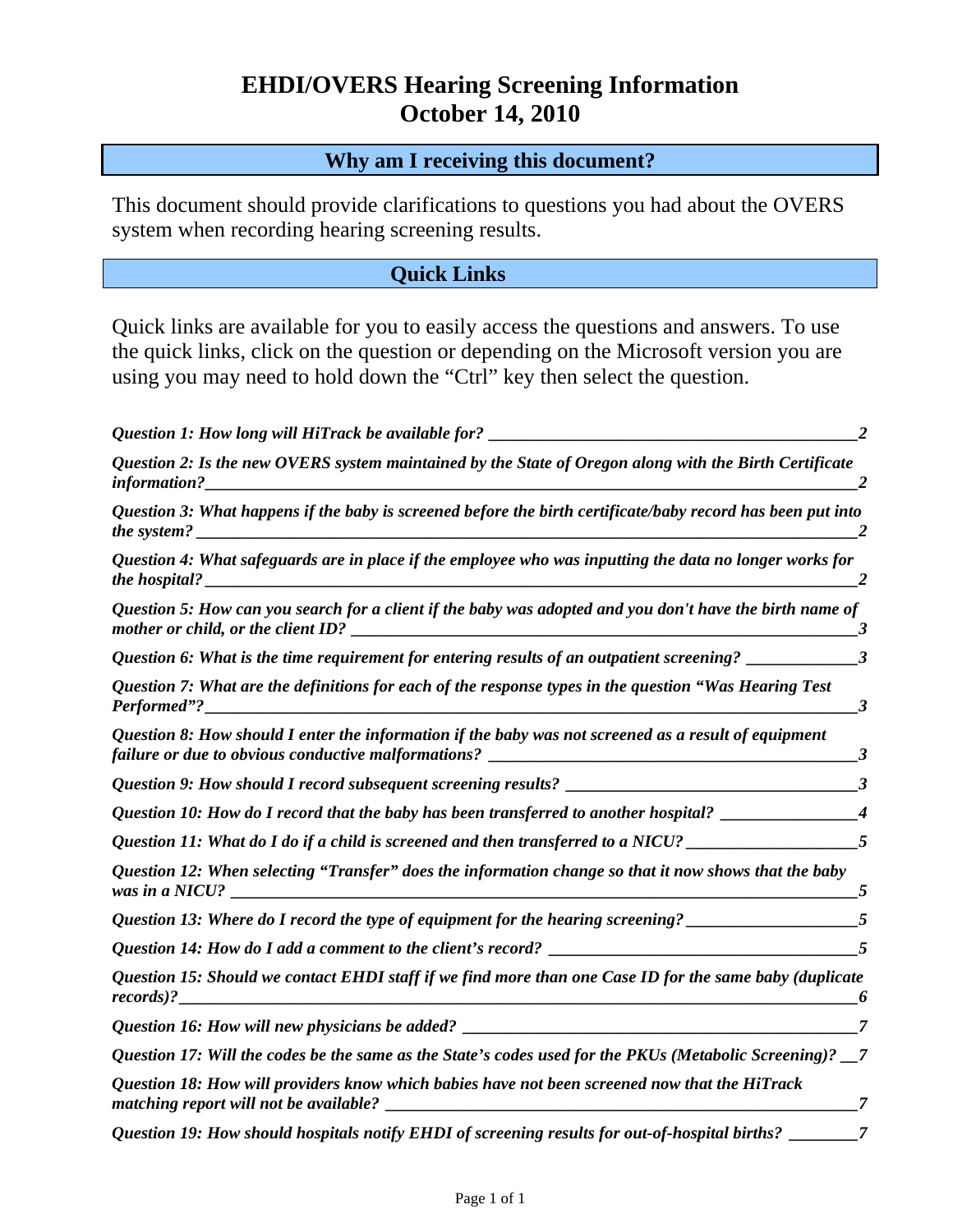<span id="page-1-0"></span>

| Question 20: Can providers print a monthly report like the one currently available in HiTrack? |  |
|------------------------------------------------------------------------------------------------|--|
| Question 21: Will the letter-generating feature in HiTrack carry over?                         |  |
| Question 22: Who do I contact if I am having difficulties logging into OVERS?                  |  |

#### **Questions and Answers**

#### **Question 1: How long will HiTrack be available for?**

Answer 1: The HiTrack contract was up at the end of June 2010. Hospitals may opt to continue to use HiTrack, but it will not be supported by the EHDI Program.

#### **Question 2: Is the new OVERS system maintained by the State of Oregon along with the Birth Certificate information?**

Answer 2: The hearing screening module is an additional screen within the existing OVERS system and is maintained by the State of Oregon, but it is not required for birth clerks to fill out this information. Hospitals that have piloted the system have chosen to have birth clerks enter the hearing screening results because there is minimal data entry. However, it is fine if a hospital chooses to continue to have their screeners enter the information.

#### **Question 3: What happens if the baby is screened before the birth certificate/baby record has been put into the system?**

Answer 3: It is stated in the Oregon Revised Statutes (ORS432.206 1(a)) that "A certificate of birth for each birth that occurs in this state shall be filed with the county registrar of the county in which the birth occurred or with the Center for Health Statistics, or as otherwise directed by the State Registrar of the Center for Health Statistics, within **five days after the birth** …". Coordinating the input of the screenings so that they are done at the same time the birth certificate is filed can be an option. Some of the pilot hospitals have modified the birth certificate worksheet to include hearing screening. Many are now entering it this way and there have not been any issues so far.

#### **Question 4: What safeguards are in place if the employee who was inputting the data no longer works for the hospital?**

Answer 4: It is the hospital's responsibility to notify the EHDI program so we can remove the employee from the access list.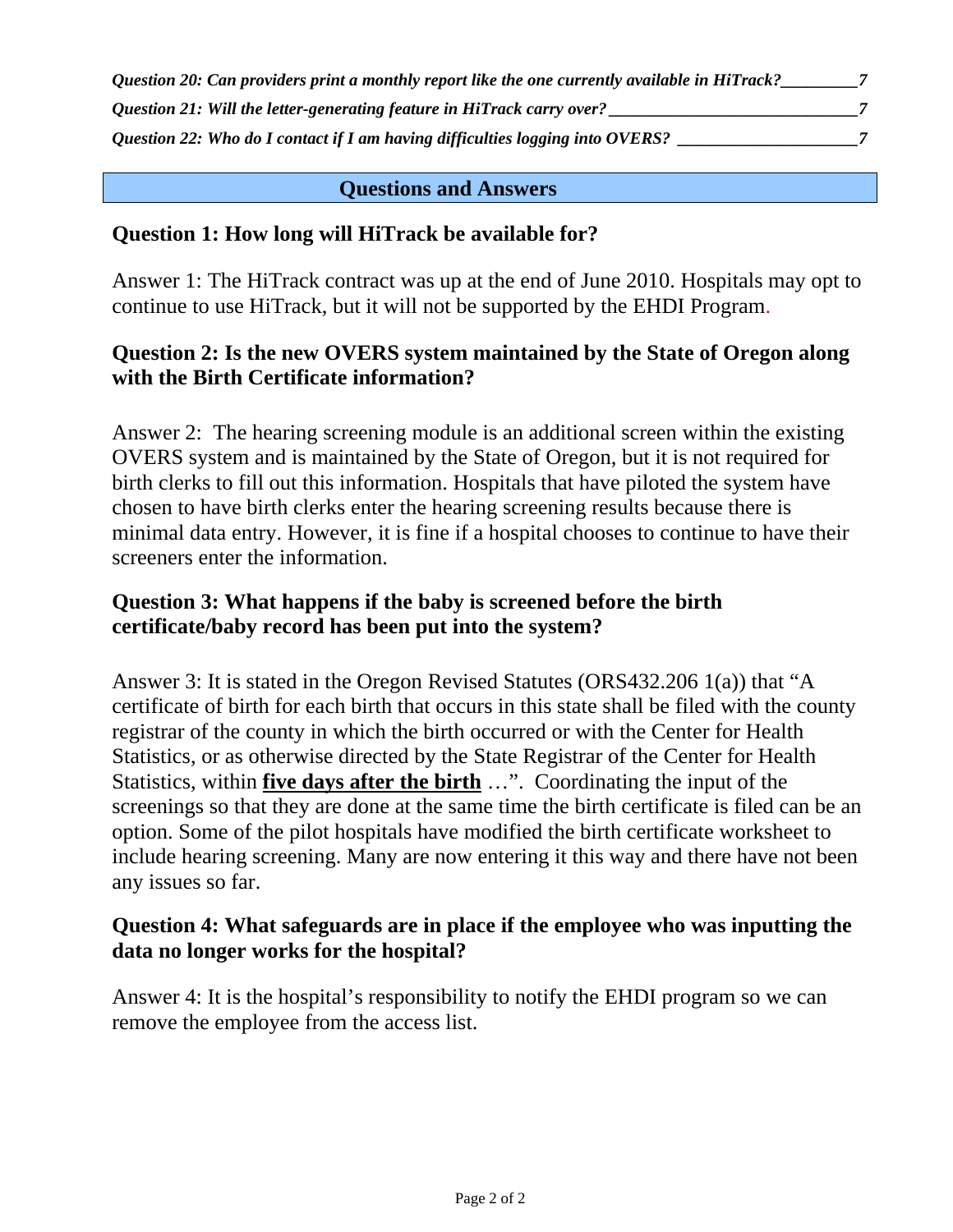## <span id="page-2-0"></span>**Question 5: How can you search for a client if the baby was adopted and you don't have the birth name of mother or child, or the client ID?**

Answer 5: When the baby is adopted, the pre-adoption record is converted into a new record therefore the pre-adoption record is no longer accessible.

### **Question 6: What is the time requirement for entering results of an outpatient screening?**

Answer 6: By law the requirement is **ten days**, but hospitals should enter the results as soon as possible to avoid situations where EHDI might send an unnecessary communication to the parents.

### **Question 7: What are the definitions for each of the response types in the question "Was Hearing Test Performed"?**

Answer 7: Please use the following table as a guide to help you determine the appropriate response type to use for the hearing screening.

| <b>Response Type</b>  | <b>Definition</b>                             |
|-----------------------|-----------------------------------------------|
| Inpatient             | The baby was screened before discharge.       |
| Outpatient            | The baby was screened after discharge.        |
| Refused               | The Parent/Guardian refused to have a hearing |
|                       | screening.                                    |
| Transfer              | The baby transferred to another Hospital.     |
| Missed                | The baby was missed and not screened before   |
|                       | discharged.                                   |
| <b>Unable to Test</b> | This response type is no longer available.    |
| Yes                   | This response type is no longer available.    |
| N <sub>o</sub>        | This response type is no longer available.    |

### **Question 8: How should I enter the information if the baby was not screened as a result of equipment failure or due to obvious conductive malformations?**

Answer 8: In the event that the baby was not screened due to equipment failure please enter "Equipment Failure" in the Test Results field. If the baby was not screened due to obvious conductive malformations then enter "Physical Condition" in the Test Results field.

#### **Question 9: How should I record subsequent screening results?**

Answer 9: Hospitals should maintain the two-stage hearing screening protocol, but the need to report both screening results is being eliminated. Only the FINAL result at the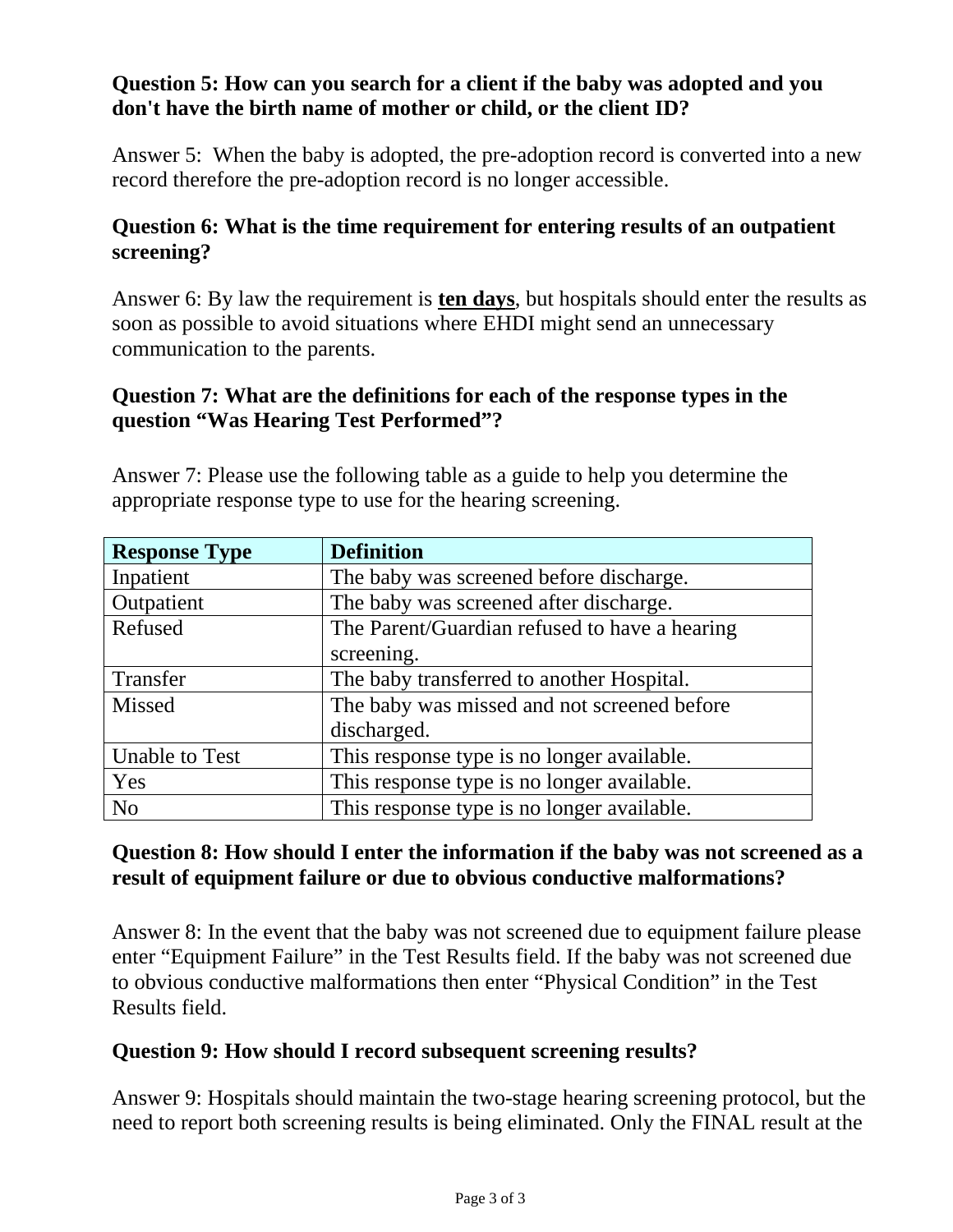<span id="page-3-0"></span>time the child is discharged is now required to be entered. If a screening record already exists you must update the record by editing the existing results. To edit, locate the hearing screening record and click on "Edit". (See Figure 1: Hearing Screenings).

Please note for hospitals performing outpatient rescreens, the same procedure applies and you must update the hearing screening with the outpatient rescreening results. Under no circumstances should you create a new screening.

| D    | Facility                       | Date Entered | <b>Entered By</b>         |                    |
|------|--------------------------------|--------------|---------------------------|--------------------|
| 1094 | iki sakin pamana kuwa kata mwa | MAR-17-2010  | <b>STATES CONSUMING A</b> | <b>Edit Delete</b> |
|      |                                |              |                           | Total records: 1   |

**Figure 1: Hearing Screenings** 

## **Question 10: How do I record that the baby has been transferred to another hospital?**

Answer 10: Select "Transfer" for the question "Was Hearing Test Performed" and leave the Test Date and Test Results blank, but add a comment indicating where the baby has been transferred. (See Figure 2: Hearing Screening – "Transfer")

| JUN-10-2010<br>New Screening<br><b>Hearing Screening</b><br>2538<br><b>F</b> Transfer<br>Save<br>Inpatient<br>Clear<br>■<br>Outpatient | $\mathsf{ID}$       | Facility          | Date Entered | Entered By |                  |
|----------------------------------------------------------------------------------------------------------------------------------------|---------------------|-------------------|--------------|------------|------------------|
|                                                                                                                                        | 2538                |                   |              |            | Edit Delete      |
| Was Hearing Test Performed                                                                                                             |                     |                   |              |            | Total records: 1 |
|                                                                                                                                        |                     |                   |              |            |                  |
|                                                                                                                                        |                     |                   |              |            |                  |
|                                                                                                                                        | D                   |                   |              |            |                  |
|                                                                                                                                        |                     |                   |              |            |                  |
|                                                                                                                                        |                     |                   |              |            |                  |
|                                                                                                                                        | <b>Test Date</b>    | <b>Refused</b>    |              |            |                  |
|                                                                                                                                        | <b>Test Results</b> | Left Ear Transfer |              |            | Cancel           |

**Figure 2: Hearing Screening – "Transfer"**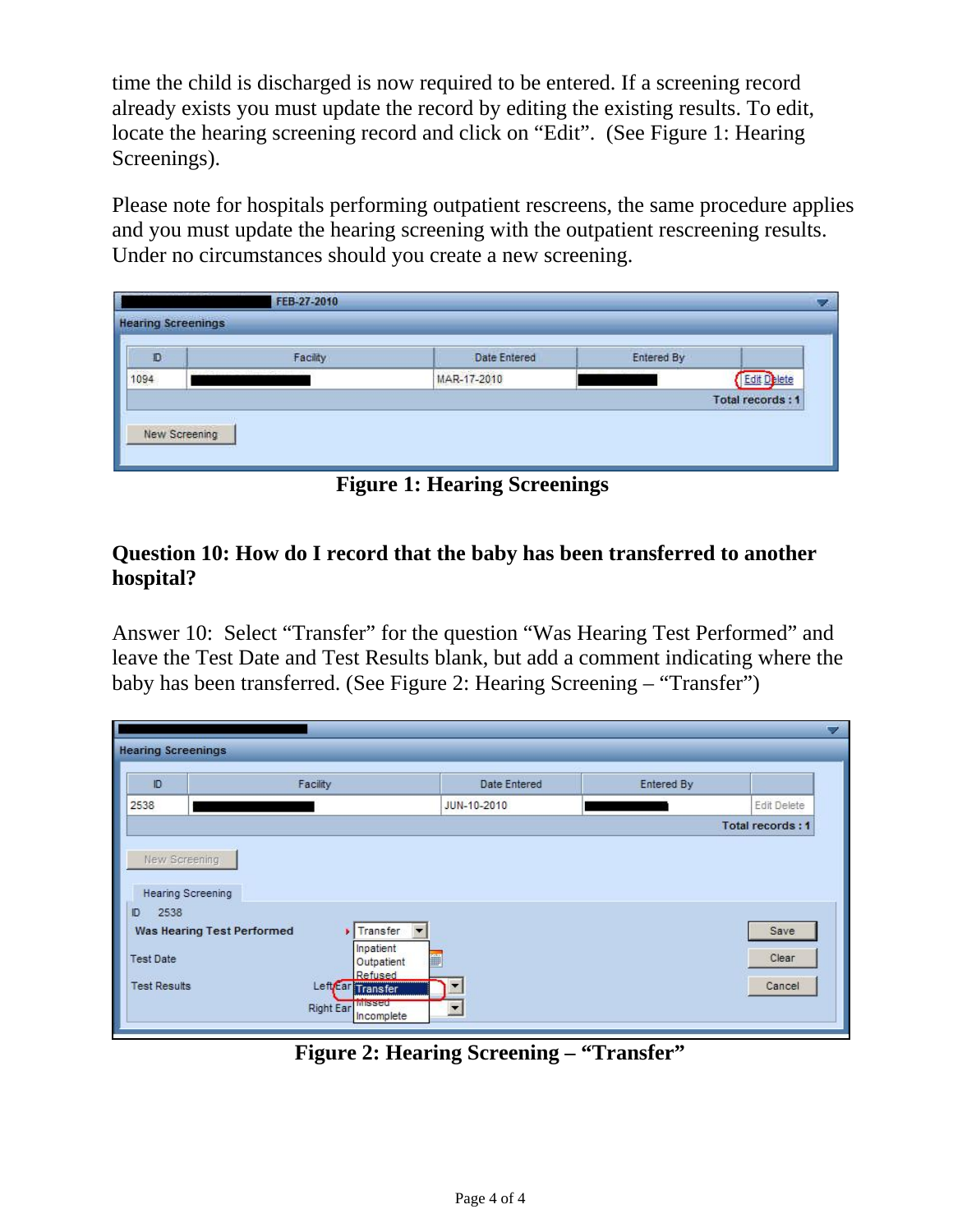## <span id="page-4-0"></span>**Question 11: What do I do if a child is screened and then transferred to a NICU?**

Answer 11: If the child is screened before the transfer the results of the screening will be entered the same as a child who is not transferred.

# **Question 12: When selecting "Transfer" does the information change so that it now shows that the baby was in a NICU?**

Answer 12: No, selecting the "Transfer" does not indicate the baby is in NICU. However, there is a record of all NICU babies based on other pages in the birth record.

#### **Question 13: Where do I record the type of equipment for the hearing screening?**

Answer 13: The type of equipment will be added as separate fields in the future, but for now add any relevant notes as a Hearing Screening Comment.

#### **Question 14: How do I add a comment to the client's record?**

Answer 43: To add a comment, follow Steps 1 through 5.

1) In the Navigation panel, located on the left side of the screen, select "Comments" under "Other Links". (See Figure 3: Navigation Panel).

| <b>Main Menu</b>               |  |
|--------------------------------|--|
| <b>Birth Registration Menu</b> |  |
| <b>Parent Information</b>      |  |
| Child                          |  |
| Mother                         |  |
| <b>Other Registries</b>        |  |
| <b>Hearing Screening</b>       |  |
| <b>Other Links</b>             |  |
| Comments<br>h.                 |  |
| Validate Registration          |  |
|                                |  |
| <b>Show Tooltips</b>           |  |

**Figure 3: Navigation Panel**

2) When you are prompted with the "Comments" Window, click on the "New Comment" button. (See Figure 4: Comments)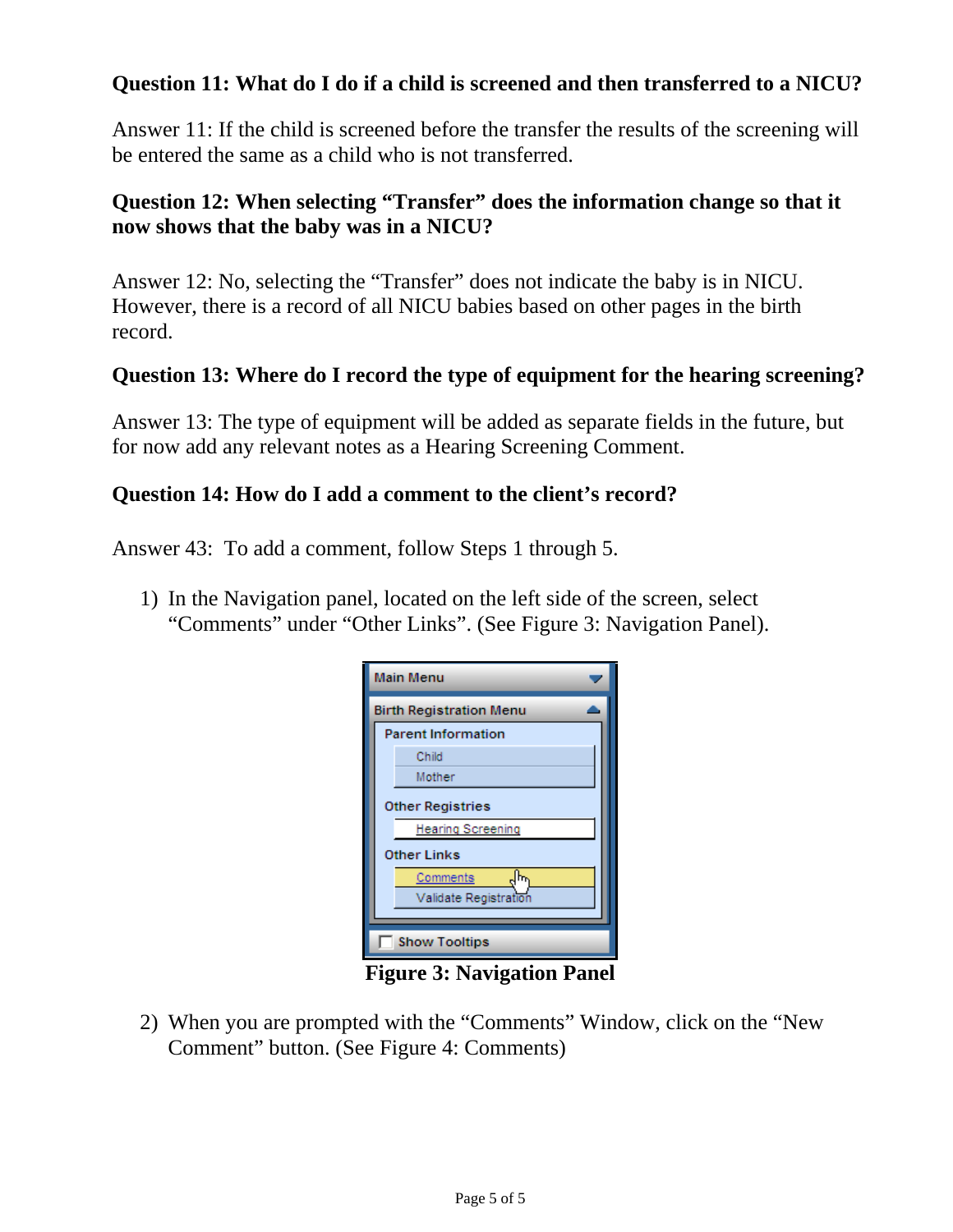<span id="page-5-0"></span>

| State File Number:      | <b>ENGINEERING</b>                                                          |  |  |
|-------------------------|-----------------------------------------------------------------------------|--|--|
| <b>Registrant Name:</b> | <u>.</u><br>De la maria de la contrada de la<br><b>CARD IN THE STATE OF</b> |  |  |
| Event Type:             | Birth                                                                       |  |  |
|                         |                                                                             |  |  |
| <b>Event Date:</b>      | JAN-15-2010                                                                 |  |  |

**Figure 4: Comments** 

3) When the comment window opens, select the Comment Type "Hearing Screening Comments" and enter your comments in the "Comment" area. (See Figure 5: Enter New Comment Window)

| <b>Comments</b>                                                                    |                                                                         |                       |         |               |
|------------------------------------------------------------------------------------|-------------------------------------------------------------------------|-----------------------|---------|---------------|
| State File Number:<br><b>Registrant Name:</b><br>Event Type:<br><b>Event Date:</b> | En 1222 de la model<br>Birth<br>JAN-15-2010                             |                       |         |               |
| Comment Type                                                                       | Date Entered                                                            | Entered By            | Comment |               |
|                                                                                    | Comment Type: Hearing Screening Comments<br>Please enter comments here. |                       |         |               |
| Comment:                                                                           |                                                                         |                       |         | Save<br>Clear |
|                                                                                    | a                                                                       |                       | IB      | Cancel        |
|                                                                                    | Maximum text length: 4000                                               | Characters left: 3973 |         |               |

**Figure 5: Enter New Comment Window**

- 4) Click on the "Save" button.
- 5) Click on the "Close" button to return to the client's overview screen.

### **Question 15: Should we contact EHDI staff if we find more than one Case ID for the same baby (duplicate records)?**

Answer 15: EHDI staff does not have the authority to combine or delete birth records within the OVERS system. Our access allows us to edit only the hearing screening portion of babies' records. You should give this type of information to your hospital's birth clerk, who can identify which of the duplicate records should be kept, ensure that the hearing screening results are entered into the surviving record, and notify Cynthia Roeser at [cynthia.r.roeser@state.or.us](mailto:cynthia.r.roeser@state.or.us) to ask her to abandon the duplicate record.